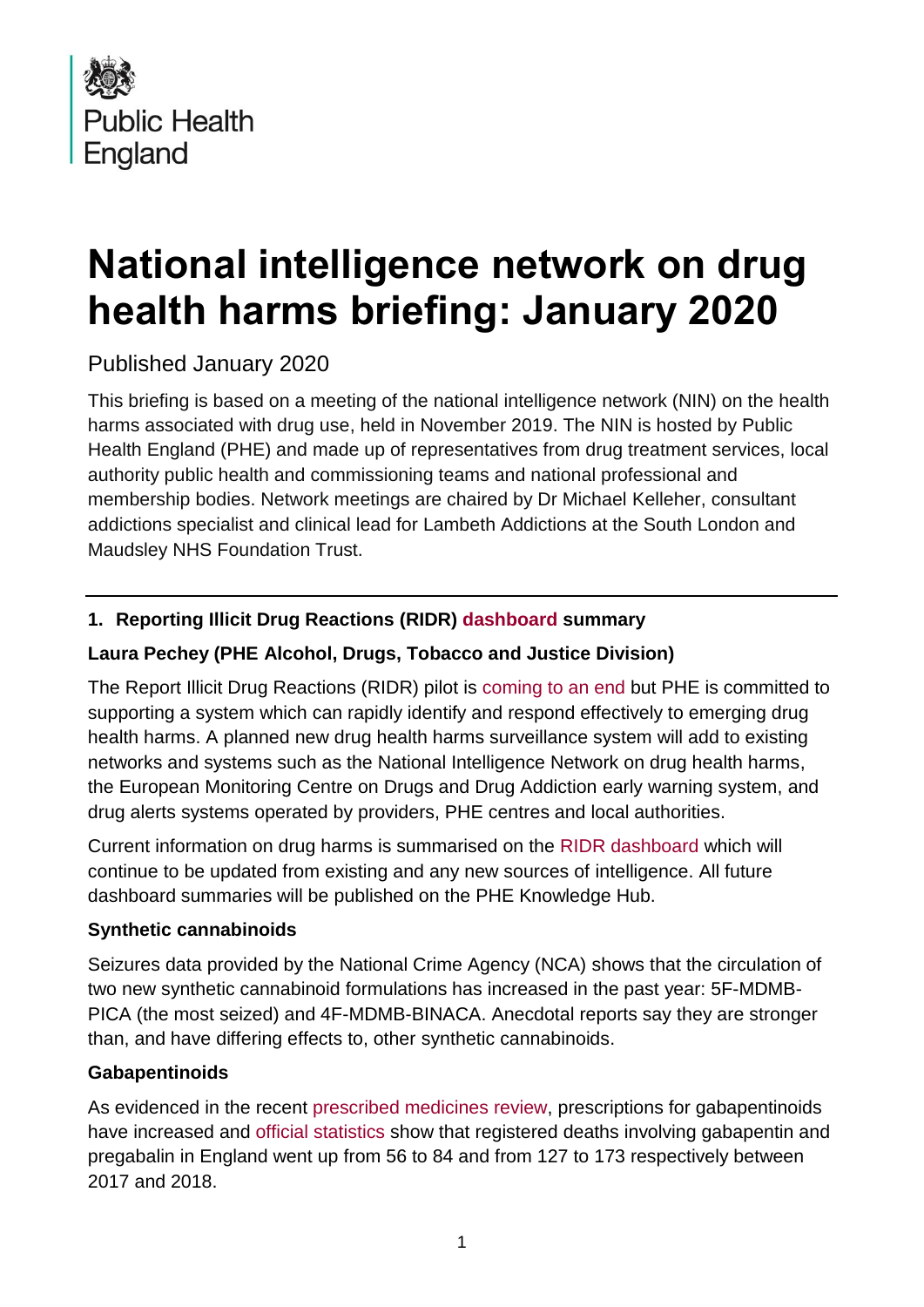Gabapentinoids are sometimes misused to increase the effects of opioids. They can lower opioid tolerance and induce respiratory depression at high doses. Opioid use is common in deaths involving gabapentinoids.

# **2. 'Shooting Up' 2019 summary**

# **Ellen Heinsbroek (Principal Scientist, Drug Use & Infections Team, National Infections Service, PHE)**

The annual [Shooting Up](https://www.gov.uk/government/publications/shooting-up-infections-among-people-who-inject-drugs-in-the-uk) report describes the extent of infections among people who inject drugs (PWID).

PWID are vulnerable to a wide range of blood-borne viral and bacterial infections which can result in high levels of illness and mortality. People experiencing homelessness may have poor general hygiene and use unsterile injecting practices which increase the risk of infection. Infections can be severe and life threatening, with outcomes worsened by delays in seeking wound care or treatment, all of which places a significant burden on health services.

Promotion of skin and injecting equipment hygiene and prompt access to care is essential to reduce risk. People with skin lesions or signs of infection should be encouraged to seek medical attention quickly.

Anyone who is aware of any clusters of cases should report them to health professionals to allow for prompt identification and control.

Services that work with PWID should ensure they can easily access needle and syringe programmes, promote safe and hygienic injection practices, including use of as little acidifier as possible and encourage rotation of injection sites to avoid vein damage.

## **3. Impact of direct-acting antivirals for hepatitis C infection among people who inject drugs in the UK**

# **Megan Bardsley (HIV/STI Surveillance and Prevention Scientist, Drug Use and Infections Team, National Infection Service, PHE)**

PHE has committed to reducing the incidence of chronic hepatitis C by 80% by 2030. This adds to the World Health Organization (WHO) target to eliminate hepatitis C as a major public health threat by 2030. In England, each operational delivery network (ODN), the structures through which hepatitis C (HCV) treatment is delivered, has its own local reduction target.

There has been a decline of 13% in prevalence of chronic hepatitis C since direct-acting antiviral medication became more widely available in 2015. Reductions in overall HCV prevalence in PWID may be more related to the number achieving viral clearance through treatment than the impact of harm reduction interventions.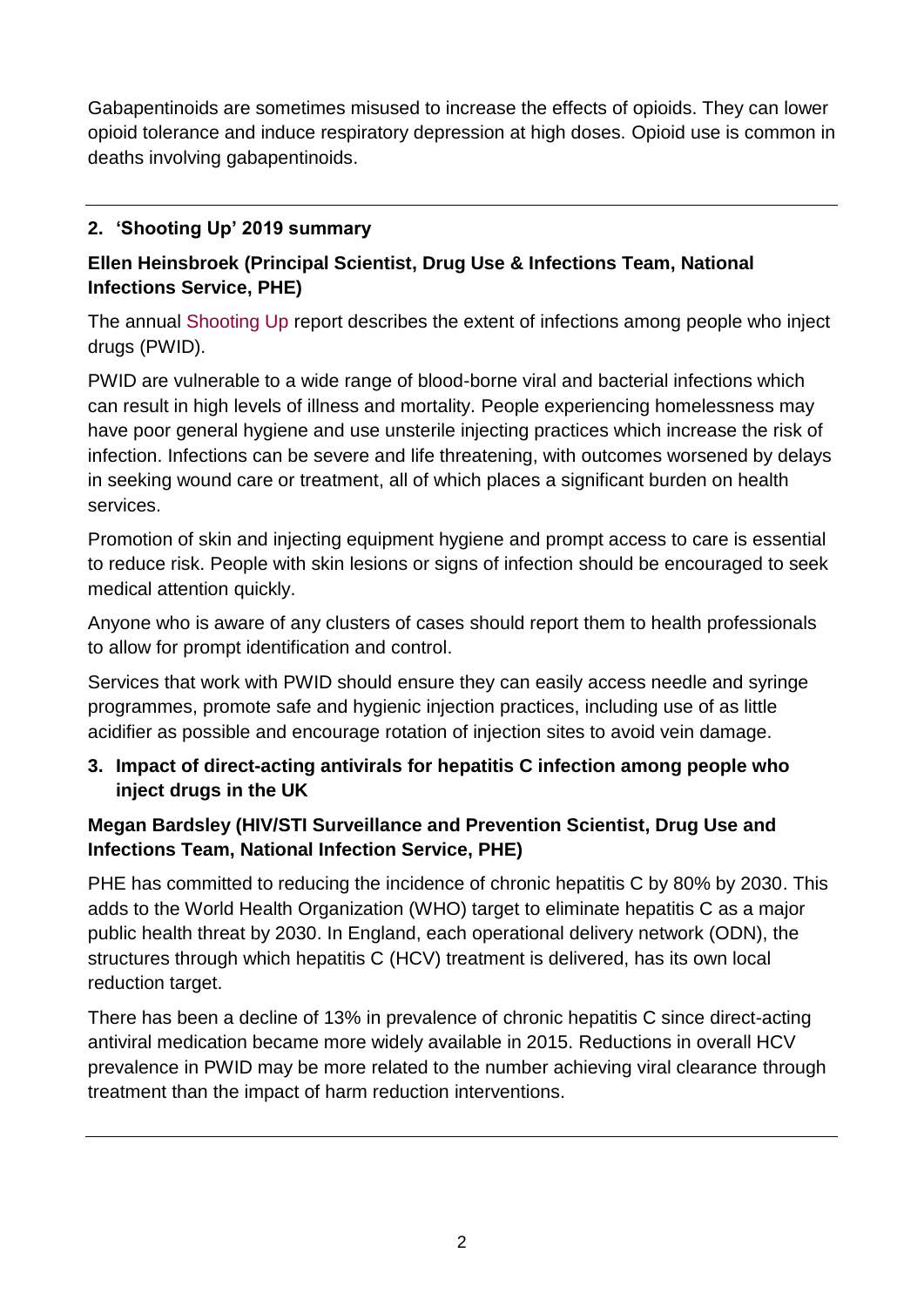## **4. British Association for Sexual Health and HIV (BASHH) chemsex survey**

# **Dr Jennifer Murira (Infections Clinical Research Fellow, Leeds Teaching Hospitals NHS Trust)**

Sexualised drug is the use of drugs in a sexual context. This includes chemsex, where drugs are used by gay, bisexual and other men who have sex with men (MSM) before or during planned sexual activity to sustain, enhance, disinhibit or facilitate the experience. Drugs commonly used in chemsex are GHB, crystal meth, mephedrone and sometimes ketamine.

A recent [survey of sexual health clinicians](https://www.ncbi.nlm.nih.gov/pubmed/29496326) suggested that sexualised drug use was happening not only in urban parts of the country but also in rural areas.

The 'Drugs and sex survey', run by BASHH, collected data on the experience of men attending sexual health clinics across the UK. There were no statistically significant differences in age, reporting of chemsex in the past 6 months and drug of choice between urban and rural MSM. The overwhelming drug of choice in both settings was GBL/GHB.

More generally, recent sexualised drug use was significantly associated with the following: recent diagnosis of a sexually transmitted infection (STI); recent use of PrEP (preexposure HIV prophylaxis) and PEPSE (post-exposure HIV prophylaxis after sexual exposure.

The results suggest that sexualised drug use increases risky sexual practices which lead to STI transmission.

## **5. Saving Lives: Best practice guidance on providing naloxone**

## **Niamh Eastwood (Executive Director, Release)**

In 2019, [Release](https://www.release.org.uk/) set up a steering group to develop guidance on increasing naloxone provision in response to finding a lack of provision from their [naloxone research.](https://www.release.org.uk/naloxone-2017-18) The group included members from drug user activist networks, service providers, academia, pharmacy, housing, police, prison and government departments.

Provision of naloxone across the country is variable and there is much to be learned from successful local initiatives, particularly on delivering training, raising awareness, peer-led promotion and monitoring.

There are settings where increased provision would be particularly beneficial, such as homeless outreach services. Other ideas include making naloxone available where defibrillators are located.

Removing barriers to hospital and pharmacy provision is also important and Release's research also reports issues with low provision from prisons.